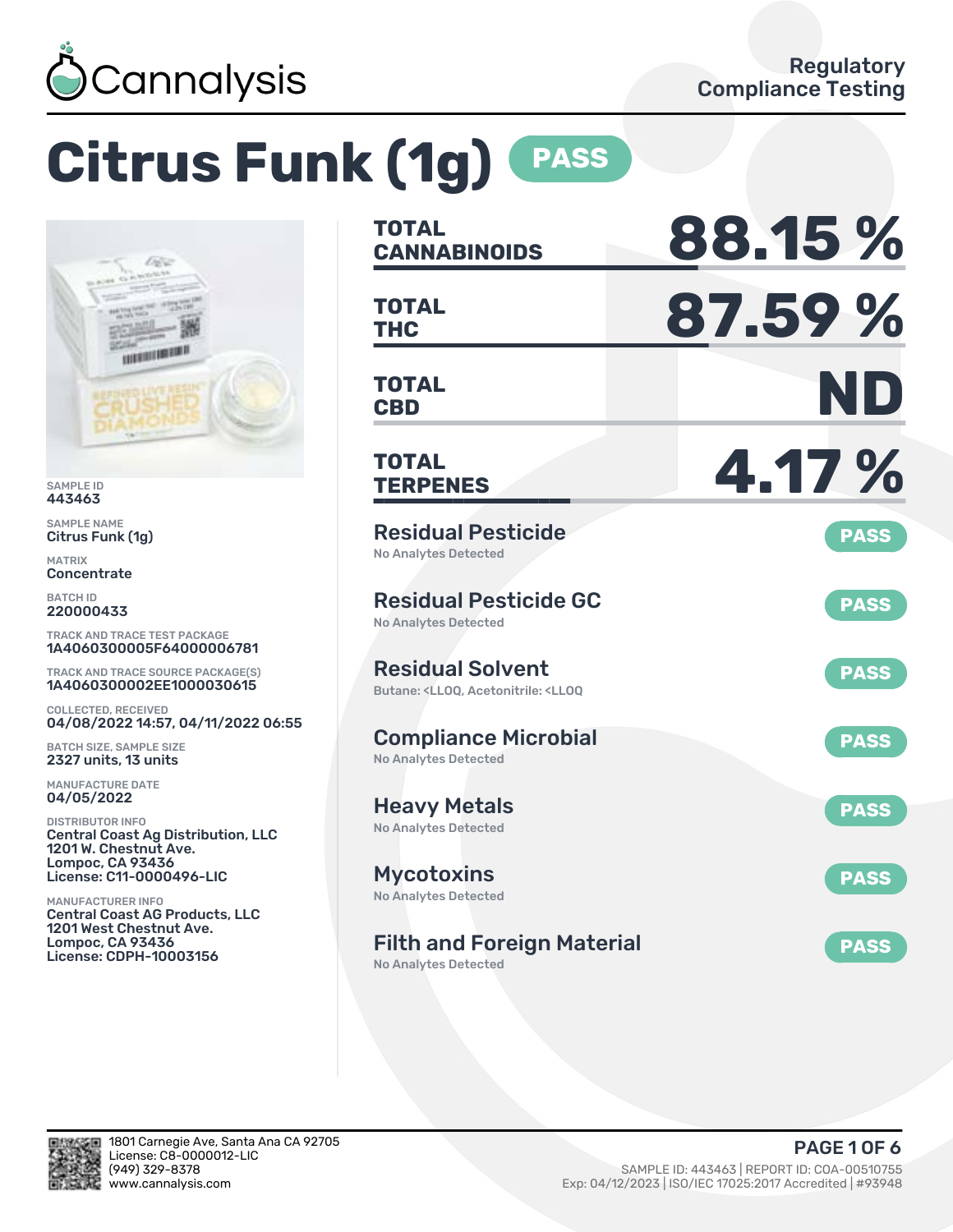

## CANNABINOID ANALYSIS

- Total THC,CBD value(s) have been decarboxylated.
- $\bullet$ Total Cannabinoid value(s) have been decarboxylated.

| TOTAL THC:          | 875.9 mg/g (87.59 %), 875.9 mg per package |
|---------------------|--------------------------------------------|
| TOTAL CBD:          | ND                                         |
| TOTAL CANNABINOIDS: | 881.5 mg/g (88.15 %)                       |

UNIT OF MEASUREMENT: Milligrams per Gram(mg/g)

| <b>ANALYTE</b>         | <b>RESULT</b>           | LOD.   | <b>LLOO</b> | <b>ANALYTE</b>   | <b>RESULT</b> | <b>LOD</b> | LL <sub>00</sub> |  |
|------------------------|-------------------------|--------|-------------|------------------|---------------|------------|------------------|--|
| THCa                   | 996.0 mg/g (99.60 %)    | 0.5000 | 1.0000      | CBDa             | <b>ND</b>     | 0.5000     | 1.0000           |  |
| D9THC                  | 2.348 mg/g $(0.2348\%)$ | 0.5000 | 1.0000      | CBD              | <b>ND</b>     | 0.5000     | 1.0000           |  |
| D8THC                  | $<$ 1 mg/g              | 0.5000 | 1.0000      | CBD <sub>v</sub> | <b>ND</b>     | 0.5000     | 1.0000           |  |
| <b>CBN</b>             | ND.                     | 0.5000 | 1.0000      | CBCa             | <b>ND</b>     | 0.5000     | 1.0000           |  |
| THCva                  | 4.122 mg/g (0.4122 %)   | 0.5000 | 1.0000      | CBC              | <b>ND</b>     | 0.5000     | 1.0000           |  |
| <b>THC<sub>v</sub></b> | ND                      | 0.5000 | 1.0000      | CBGa             | <b>ND</b>     | 0.5000     | 1.0000           |  |
| ExoTHC                 | 1.501 mg/g $(0.1501\%)$ | 0.5000 | 1.0000      | <b>CBG</b>       | <b>ND</b>     | 0.5000     | 1.0000           |  |
| <b>CBL</b>             | ND                      | 0.5000 | 1.0000      |                  |               |            |                  |  |
|                        |                         |        |             |                  |               |            |                  |  |

#### ADDITIONAL INFORMATION

| Method:              | SOP-TECH-001 | Sample Prepped: 04/12/2022 11:07  | Sample Approved: 04/12/2022 17:36  |  |
|----------------------|--------------|-----------------------------------|------------------------------------|--|
| Instrument: UPLC-DAD |              | Sample Analyzed: 04/12/2022 11:49 | Prep-Analytical Batch: 36295-30023 |  |

## TERPENE ANALYSIS

| <b>TOTAL TERPENES:</b> |
|------------------------|
|------------------------|

41.75 mg/g (4.175 %)

UNIT OF MEASUREMENT: Milligrams per Gram(mg/g)

| <b>ANALYTE</b>  | <b>RESULT</b>            | LOD    | <b>LLOO</b> |  | <b>ANALYTE</b>          | <b>RESULT</b>           | <b>LOD</b> | <b>LLOQ</b> |
|-----------------|--------------------------|--------|-------------|--|-------------------------|-------------------------|------------|-------------|
| 3-Carene        | <b>ND</b>                | 1.000  | 2.500       |  | Alpha bisabolol         | <b>ND</b>               | 0.1000     | 0.500       |
| Alpha cedrene   | <b>ND</b>                | 1.000  | 2.500       |  | Alpha humulene          | 1.397 mg/g $(0.1397%)$  | 0.5000     | 1.000       |
| Alpha pinene    | 1.219 mg/g $(0.1219 \%)$ | 0.1000 | 1.000       |  | Alpha terpinene         | <b>ND</b>               | 0.5000     | 1.000       |
| Alpha terpineol | 0.6948 mg/g $(0.0695\%)$ | 0.3260 | 0.6520      |  | Beta caryophyllene      | 4.850 mg/g (0.4850 %)   | 0.5000     | 1.000       |
| Beta myrcene    | 8.919 mg/g (0.8919 %)    | 0.5000 | 1.000       |  | Beta pinene             | 1.539 mg/g $(0.1539\%)$ | 0.6070     | 1.214       |
| Borneol         | <b>ND</b>                | 1.000  | 2.500       |  | Camphene                | <b>ND</b>               | 0.5000     | 1.000       |
| Camphor         | ND.                      | 0.1000 | 0.5000      |  | Caryophyllene oxide ND  |                         | 0.5000     | 2.500       |
| Cedrol          | <b>ND</b>                | 0.5000 | 1.000       |  | Cis geraniol            | <b>ND</b>               | 1.000      | 2.500       |
| Cis nerolidol   | <b>ND</b>                | 2.500  | 5.000       |  | Eucalyptol              | <b>ND</b>               | 0.1000     | 0.500       |
| Fenchol         | 1.250 mg/g (0.1250 %)    | 0.5000 | 1.000       |  | Fenchone                | <b>ND</b>               | 0.1000     | 0.500       |
| Gamma terpinene | ND.                      | 0.1000 | 0.5000      |  | Gamma terpineol         | <b>ND</b>               | 0.2090     | 0.523       |
| Geranyl acetate | <b>ND</b>                | 0.1000 | 0.5000      |  | Isoborneol              | <b>ND</b>               | 0.5000     | 1.000       |
| Isopulegol      | <b>ND</b>                | 2.500  | 5.000       |  | Limonene                | 15.84 mg/g (1.584 %)    | 0.5000     | 2.500       |
| Linalool        | 2.088 mg/g (0.2088 %)    | 0.5000 | 1.000       |  | Menthol                 | <b>ND</b>               | 1.000      | 2.500       |
| Ocimene 1       | <b>ND</b>                | 0.1550 | 0.3100      |  | Ocimene 2               | <b>ND</b>               | 0.3450     | 1.725       |
| P-cymene        | <b>ND</b>                | 0.5230 | 1.045       |  | P-mentha-1,5-diene ND   |                         | 0.5000     | 1.000       |
| Pulegone        | <b>ND</b>                | 0.1000 | 0.5000      |  | Sabinene                | <b>ND</b>               | 0.5000     | 1.000       |
| Terpinolene     | 3.959 mg/g (0.3959 %)    | 0.1000 | 0.5000      |  | Trans beta farnesene ND |                         | 2.500      | 5.000       |
| Trans geraniol  | <b>ND</b>                | 0.5000 | 2.500       |  | Trans nerolidol         | <b>ND</b>               | 0.5000     | 2.500       |
| Valencene       | <b>ND</b>                | 0.5000 | 1.000       |  |                         |                         |            |             |

| <b>ANALY I E</b> | <b>KESULI</b>             | LUD    | <b>LLUU</b> |  | <b>ANALYIE</b>          | <b>KESULI</b>          | LUD    | LLUU   |
|------------------|---------------------------|--------|-------------|--|-------------------------|------------------------|--------|--------|
| 3-Carene         | ND.                       | 1.000  | 2.500       |  | Alpha bisabolol         | <b>ND</b>              | 0.1000 | 0.5000 |
| Alpha cedrene    | ND.                       | 1.000  | 2.500       |  | Alpha humulene          | 1.397 mg/g $(0.1397%)$ | 0.5000 | 1.000  |
| Alpha pinene     | 1.219 mg/g $(0.1219%)$    | 0.1000 | 1.000       |  | Alpha terpinene         | <b>ND</b>              | 0.5000 | 1.000  |
| Alpha terpineol  | $0.6948$ mg/g $(0.0695%)$ | 0.3260 | 0.6520      |  | Beta caryophyllene      | 4.850 mg/g (0.4850 %)  | 0.5000 | 1.000  |
| Beta myrcene     | 8.919 mg/g (0.8919 %)     | 0.5000 | 1.000       |  | Beta pinene             | 1.539 mg/g (0.1539 %)  | 0.6070 | 1.214  |
| Borneol          | <b>ND</b>                 | 1.000  | 2.500       |  | Camphene                | <b>ND</b>              | 0.5000 | 1.000  |
| Camphor          | <b>ND</b>                 | 0.1000 | 0.5000      |  | Caryophyllene oxide     | <b>ND</b>              | 0.5000 | 2.500  |
| Cedrol           | <b>ND</b>                 | 0.5000 | 1.000       |  | Cis geraniol            | <b>ND</b>              | 1.000  | 2.500  |
| Cis nerolidol    | <b>ND</b>                 | 2.500  | 5.000       |  | Eucalyptol              | <b>ND</b>              | 0.1000 | 0.5000 |
| Fenchol          | 1.250 mg/g $(0.1250\%)$   | 0.5000 | 1.000       |  | Fenchone                | <b>ND</b>              | 0.1000 | 0.5000 |
| Gamma terpinene  | <b>ND</b>                 | 0.1000 | 0.5000      |  | Gamma terpineol         | <b>ND</b>              | 0.2090 | 0.5230 |
| Geranyl acetate  | ND.                       | 0.1000 | 0.5000      |  | Isoborneol              | <b>ND</b>              | 0.5000 | 1.000  |
| Isopulegol       | <b>ND</b>                 | 2.500  | 5.000       |  | Limonene                | 15.84 mg/g (1.584 %)   | 0.5000 | 2.500  |
| Linalool         | 2.088 mg/g (0.2088 %)     | 0.5000 | 1.000       |  | Menthol                 | <b>ND</b>              | 1.000  | 2.500  |
| Ocimene 1        | <b>ND</b>                 | 0.1550 | 0.3100      |  | Ocimene 2               | <b>ND</b>              | 0.3450 | 1.725  |
| P-cymene         | ND.                       | 0.5230 | 1.045       |  | P-mentha-1,5-diene ND   |                        | 0.5000 | 1.000  |
| Pulegone         | <b>ND</b>                 | 0.1000 | 0.5000      |  | Sabinene                | <b>ND</b>              | 0.5000 | 1.000  |
| Terpinolene      | 3.959 mg/g (0.3959 %)     | 0.1000 | 0.5000      |  | Trans beta farnesene ND |                        | 2.500  | 5.000  |
| Trans geraniol   | <b>ND</b>                 | 0.5000 | 2.500       |  | Trans nerolidol         | <b>ND</b>              | 0.5000 | 2.500  |
|                  |                           |        |             |  |                         |                        |        |        |



1801 Carnegie Ave, Santa Ana CA 92705 License: C8-0000012-LIC<br>(949) 329-8378 www.cannalysis.com Exp: 04/12/2023 | ISO/IEC 17025:2017 Accredited | #93948